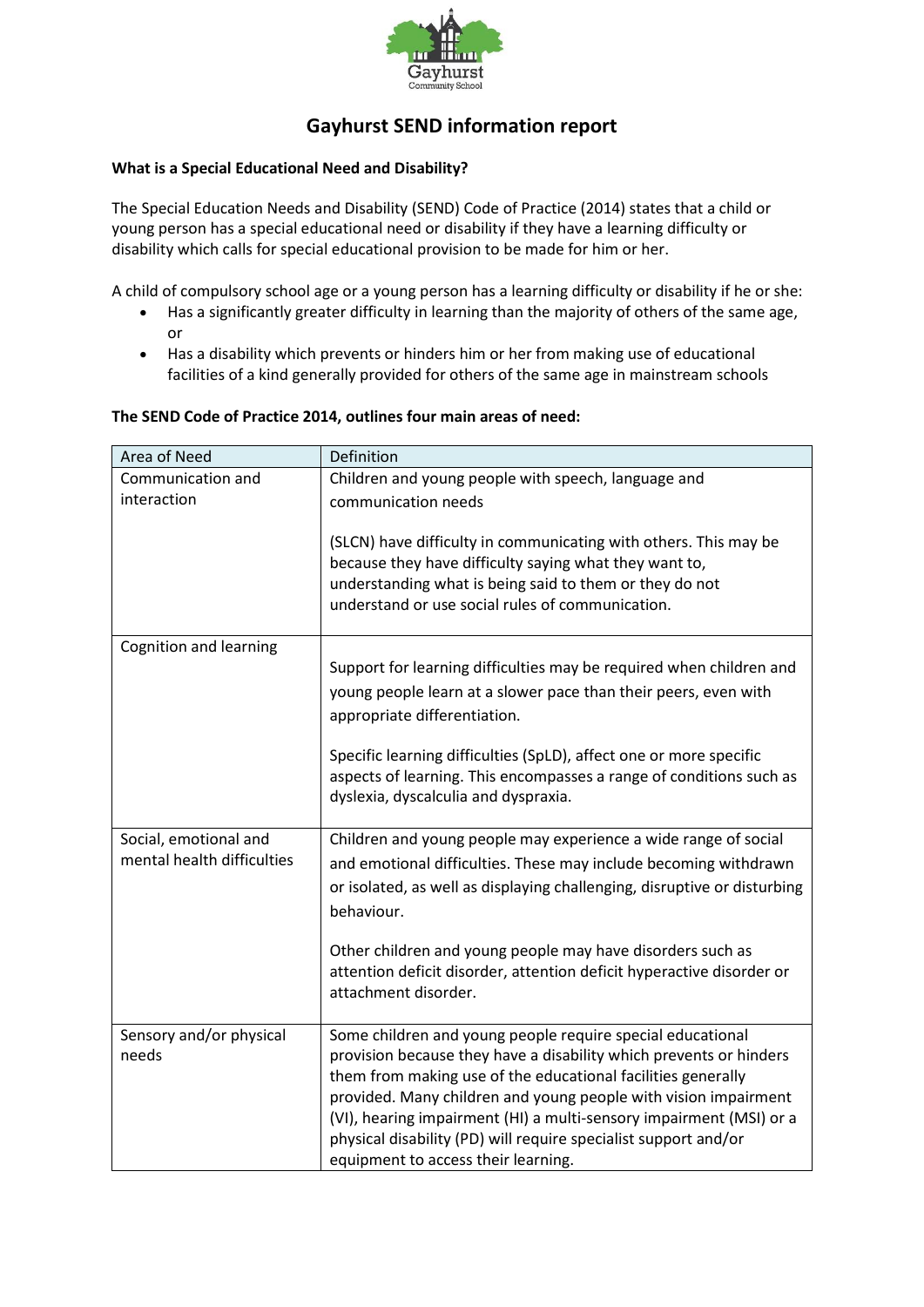

### **How do we identify children's needs?**

The aim is to identify children's needs as soon as possible in their learning journey. We can do this by

- Identifying which children are not making expected progress by tracking their achievements
- Having termly meetings with class teachers, senior leadership and key staff to discuss any concerns regarding the progress or well-being of any child
- Listening to the concerns raised by parents, carers and children

### **What should I do if I have concerns about my child?**

If you have concerns about your child, you can speak to your child's class teacher or any member of the Inclusion Team who will then follow up your concerns. We will arrange to meet with you and any relevant staff. If your child is identified as making limited progress within any of the four broad areas of need as outlined in the Special Educational Needs and Disability Code of Practice, then we can discuss and plan support and any necessary referrals to professionals outside of school.

### **What does the school do to support my child's needs?**

Every child at Gayhurst receives **Quality First Teaching.**

This means:

- That the teacher has the highest possible expectations for your child and all pupils in their class.
- That all teaching is based on building on what your child already knows, can do and can understand.
- Different ways of teaching are in place so that your child is fully involved in learning in class with differentiated activities, teaching approaches and grouping.
- Your child's teacher will monitor and track your child's progress in all areas of learning and will be aware in which areas your child needs some extra support to help them make the best possible progress.

Children will receive different support, depending upon their specific needs. The class teacher will decide which strategies and resources are appropriate to support your child's needs. SENCO will discuss additional support provided for your child when appropriate and, where outside agencies are involved, they will provide advice about how best to support your child's needs. **Here are some examples of how we may support your child:**

#### **For children with learning needs:**

- Increased adult support such as working 1:1 with a teaching assistant or working in a group with a particular learning focus.
- Receiving additional support from a Learning mentor in school
- Receiving specialist teacher support for English or Maths
- Receiving an intervention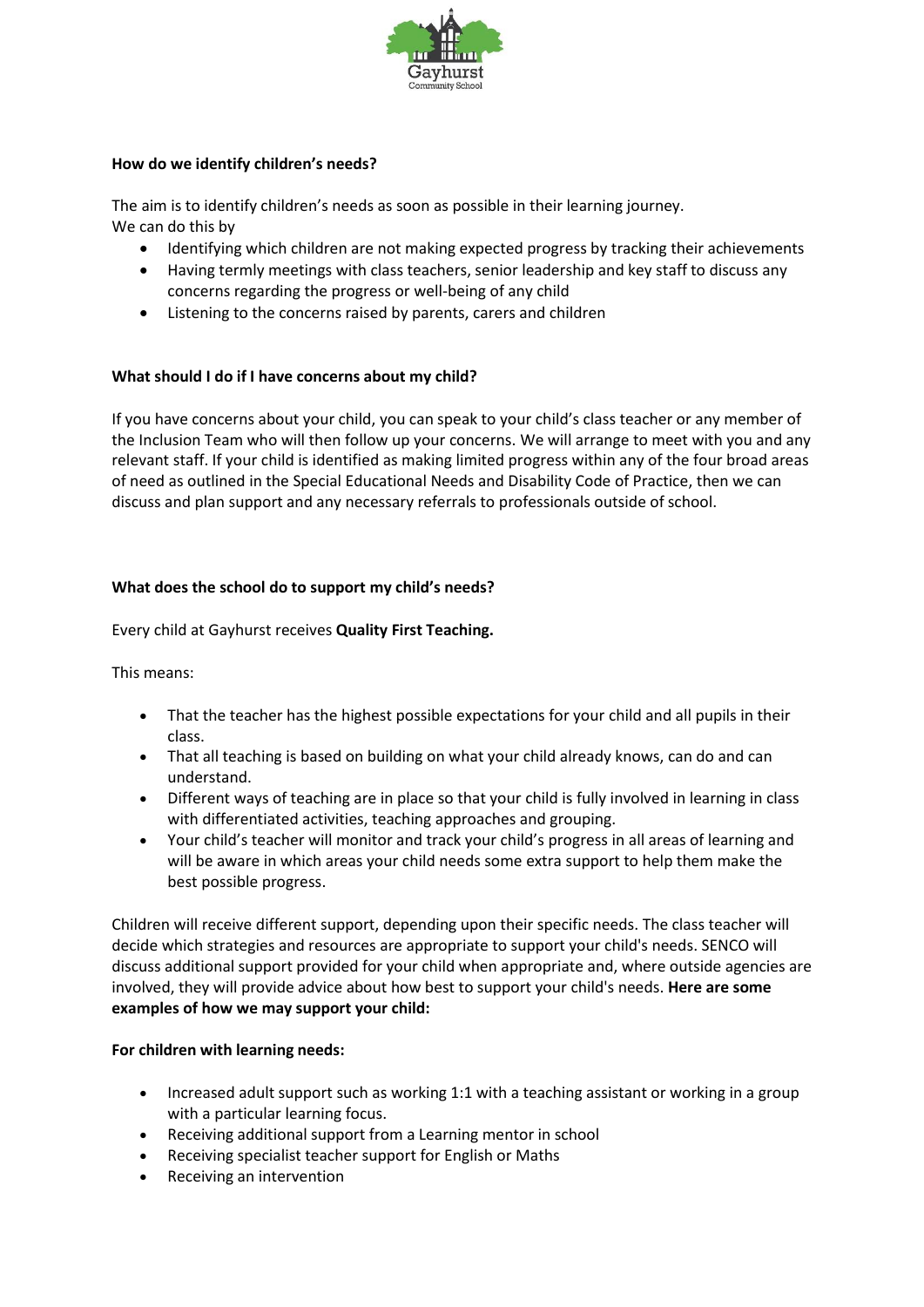

### **For children with speech, language and communication needs:**

• Support and planned work set by a Speech and Language Therapist

### **For children with social, mental health or emotional needs:**

- An individual support plan
- Learning mentor support
- Access to a Circle of Friends Group

### **Additional provision at Gayhurst involves the graduated response which is:**

- **an initial assessment of need**
- **a planning meeting with relevant adults**
- **a time limited intervention**
- **an review of how successful the intervention has been and is it needs adapting**

### **What is my role as the Parent/Carer of a child with Special Educational Needs?**

- You will be asked to come to meetings each term to discuss your child's progress and help plan possible ways forward.
- You may be asked to give your permission for the school to refer your child to a specialist professional e.g. a Speech and Language Therapist (SALT) or Educational Psychologist (EP). This will help the school and yourself understand your child's particular needs better and be able to support them better in school.
- The specialist professional will work with you, your child, their class teacher and the Special Educational Needs Co-ordinator (SENCO) to understand your child's needs and make recommendations, which may include:
	- o Making changes to the way your child is supported in class e.g. some individual support or changing some aspects of teaching to support them better
	- o Support to set specific targets which will include their expertise
	- $\circ$  A group run by school staff under the guidance of the outside professional e.g. a Speech and Language Group.

If your child's needs cannot be met using the SEND support available to Gayhurst from within the school or from seeking the support of outside agencies, you will be asked to meet to discuss the possibility of requesting an Education, Health and Care Plan from Hackney Learning Trust.

### **What is an Education, Health and Care Plan (EHCP)?**

Children with the most complex and significant special educational needs will be considered for an Education, Health Care Plan (EHCP).

An EHCP will look at all the needs a child or young person has across education, health and care. From September 2014, Statements of Special Educational Need will be replaced by Education, Health and Care Plans. This document will continue to outline a pupil's special educational need and will include the needs of the child across health and care too. Professionals from each area, along with parents/carers and the child, will consider what outcomes are desired and what is needed to achieve them. It will be a much more child friendly document, based around the pupil and their family.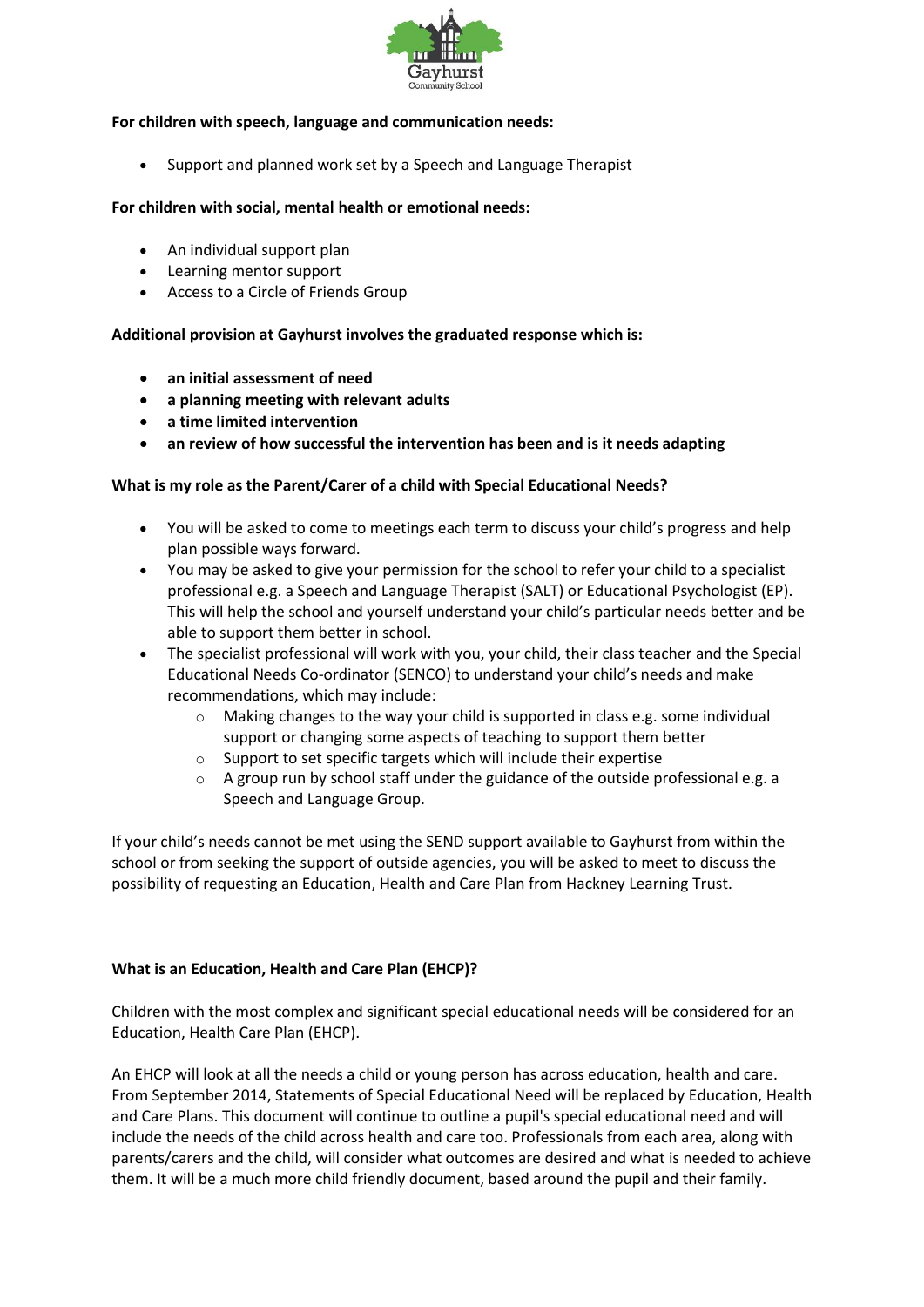

### **Who will support my child in school?**

If your child is identified as needing support, the following staff from external agencies may be involved in supporting your child:

| Name                   | Role                              | Description                     |
|------------------------|-----------------------------------|---------------------------------|
| Jennifer Pickles       | <b>Educational Psychologist</b>   | Support and Guidance for        |
|                        |                                   | staff/ parents/students across  |
|                        |                                   | the four areas of need          |
| Amina Adam             | Speech and Language               | Support for students with       |
|                        | Therapists                        | Speech and Language and         |
| Laura Randall          |                                   | social communication needs      |
| Fay Day                | Specialist teacher                | Support for children across the |
|                        |                                   | four areas of need              |
| Mark Sokhal            | Specialist Teacher of Deaf and    | Support for students with       |
|                        | <b>Partially Hearing Children</b> | hearing impairments.            |
| <b>Rosemary Tachie</b> | <b>School Nurse</b>               | General medical support and     |
|                        |                                   | advice for students/parents     |
|                        |                                   | and staff and developing        |
|                        |                                   | health care plans for           |
|                        |                                   | individuals with medical        |
|                        |                                   | needs.                          |
| Various therapists     | <b>Occupational Therapist</b>     | Support for students with       |
|                        |                                   | difficulties including co-      |
|                        |                                   | ordination, sensory needs,      |
|                        |                                   | personal care                   |
| Various therapists     | Physiotherapist                   | Support for students with       |
|                        |                                   | physical disabilities           |

- Qualified and experienced teachers
- Experienced and skilled teaching assistants

We also access other specialist services and expertise depending on level and type of need. They include CAMH's and First Steps, Young Hackney, and the Re engagement unit.

### **What opportunities will there be for me to discuss my child's achievement? How will I know how well my child is progressing?**

We would encourage you to speak to your child's class teacher or a member of the Inclusion Team if you have any concerns about your child. Meetings can be arranged during the school year when you or the class teacher feel that there are issues to discuss.

You will also have two formal opportunities at parent/carer evenings to meet with your child's class teacher to discuss your child's progress. Further opportunities to meet with the class teacher can be made throughout the year if you or the class teacher have any further concerns.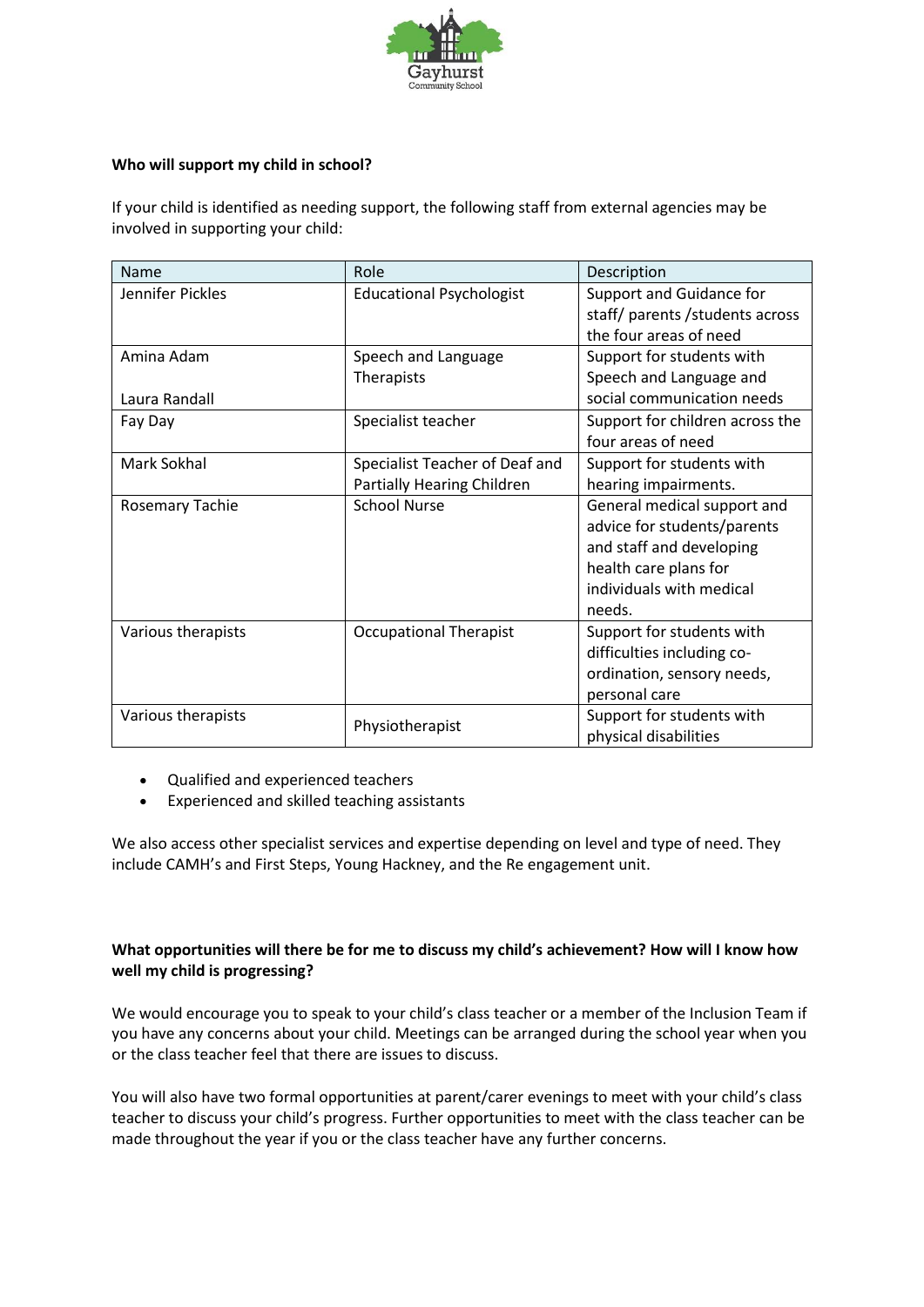

A child identified on the SEND register as having SEND support will also have these same opportunities with the addition of discussing and reviewing targets in the child's SEND support plan. Additional SEND support meetings may be required throughout the year especially when there is the involvement of outside professionals.

If your child has an Education, Health and Care Plan then they will have reviews on a minimum of a yearly basis to discuss in detail their individual needs and ensure that the right provision is in place.

### **How will my child's views be heard?**

Your child will be able to contribute at all SEND annual reviews for EHCPs should he or she be old enough and/or be able to contribute. Where possible, children will attend review meetings and have the opportunity to make their views known through at least termly meetings with a key adult.

### **How will you help me to support my child's learning?**

- The class teacher may suggest strategies of how to support your child.
- A member of the Inclusion Team may meet with you to discuss how to support your child with strategies at home.
- If outside agencies have been involved, suggestions and programmes of study are sometimes provided that can be used at home.

#### **What support will there be for my child's overall well-being?**

If a pupil has a medical need then a detailed Health Care Plan may be compiled with support from the school nurse in consultation with parents/carers. These are discussed with all staff supporting the pupil.

Key members of staff are trained to use an EpiPen. Other staff training is arranged when necessary to support any child with medical needs.

Where necessary and in agreement with parents/carers, medicines are administered in school only where a signed request to administer medication form is in place to ensure the safety of both the child and the staff member.

#### **What training have the staff supporting children with SEN completed or are currently completing?**

Different members of staff have received training related to SEND - these have included:

- How to support children with speech, language and social communication needs
- How to support children who have autistic spectrum disorder/condition
- How to support children with behavioural, social and emotional needs
- How to support children in English and Maths.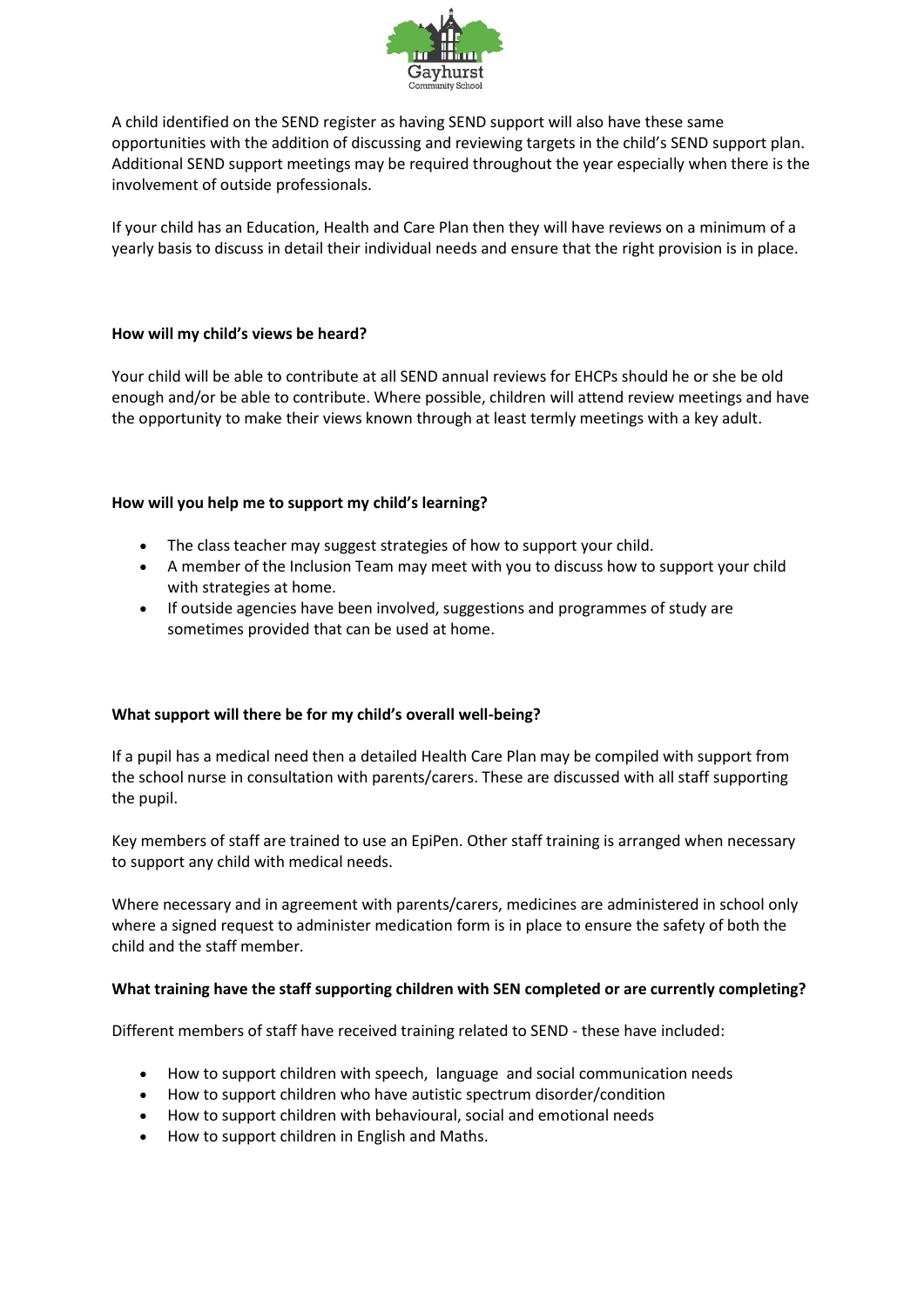

### **How will my child be included in activities outside the classroom including school trips?**

Activities and school trips are available to all children.

- Risk assessments are carried out and procedures are put in place to enable all children to participate.
- If it is felt necessary, a parent or carer may be asked to accompany a child during the activity depending on the intensity of the 1:1 support.

### **How will the school prepare my child when joining Gayhurst Primary School or transferring to a new school?**

Many strategies are in place to enable the pupil's transition to be as effective as possible. These include:

- Discussions between the previous or receiving schools prior to the pupil joining/leaving.
- At the end of the Summer Term all pupils attend a transition session in which they spend time with their new class teacher and support staff. Teachers and support staff also meet at this time of year to discuss children's individual needs with the new staff for the following year.
- For children starting school in Reception, we hold information sessions for new parents to get to know Gayhurst.
- Additional visits are arranged for pupils who may need extra time in their new school/class.
- Secondary school staff visit pupils prior to them joining the new school and there are transition visits for all pupils to attend their new secondary schools in the Summer term.
- The SENCO will liaise with the relevant staff from other schools to share information regarding SEND pupils and their individual needs.
- Where a pupil may have more specialised needs, the SENCO may arrange a separate meeting between the new school SENCO, Parents/Carers, pupil and other relevant professionals.

#### **How are the school's resources allocated and matched to the pupil's special educational needs?**

- The SEND budget is allocated each financial year. The money is used to provide additional support or resources dependant on an individual's needs.
- The additional provision may be allocated after discussion with the class teacher at a review meeting or if a concern has been raised at another point during the term.
- Resources may include deployment of staff depending on individual circumstances

#### *What are our admission arrangements for children with Disabilities?*

The arrangements for the admission of pupils with disabilities to Gayhurst School fall within our duties under the Equality Act 2010 and Special Educational Needs and Disability Regulations 2014. The arrangements are the same as those applied to all pupils. All Admissions (apart from Nursery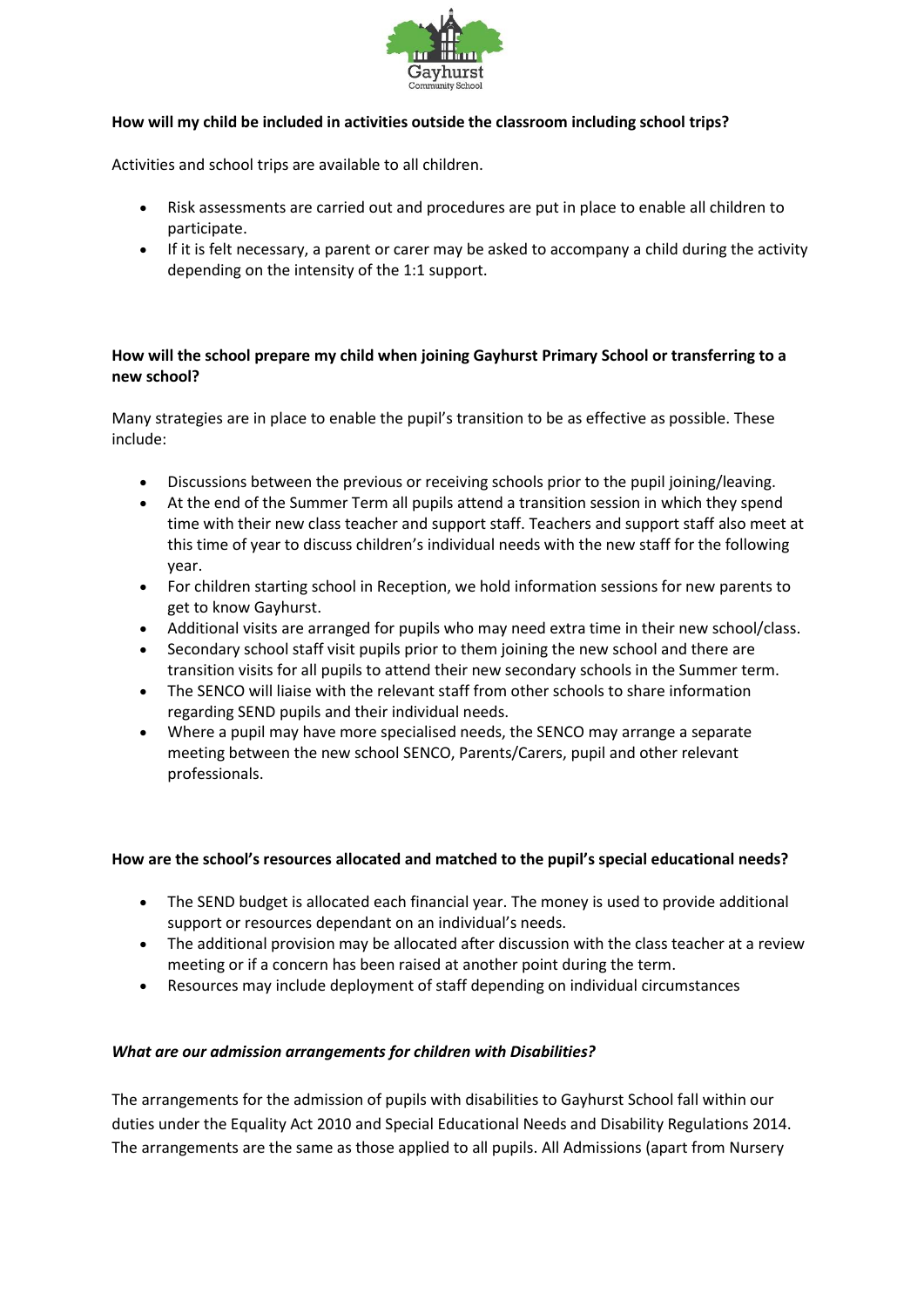

places) are arranged by application to the Local Education Authority (Hackney Education). If successful, Gayhurst School then receives notification that a child has been allocated a place. For information about Hackney Education admissions please visit the hackney education website [\(https://education.hackney.gov.uk/section/admissions-and-transfers](https://education.hackney.gov.uk/section/admissions-and-transfers)

Nursery applications are made directly to the school. More information about how to apply for a Nursery place at Gayhurst can be found on the school website.

Children with Education Health and Care plans have a separate application process. You can get an application form to complete from the Education, Health and Care Planning (EHCP) team at Hackney Education.

Read the [Hackney Local Offer](http://www.hackneylocaloffer.co.uk/primarysend) for more information or call 020 8820 7000 Option 4.

Gayhurst Primary will take steps to prevent disabled pupils from being treated less favourably than other pupils. We will use our best endeavours to ensure that no child is unable to attend our school due to a disability. In order to promote equality of opportunity for disabled children we will make reasonable adjustments to prevent any child being disadvantaged.

In practice we ensure that classroom and extra-curricular activities encourage the participation of all pupils, including those categorised as having Disabilities. Staff organise human and physical resources within the school to increase access to learning and participation by all children. Please see the section on Teaching and Learning on the website for details of *how we adapt the curriculum and learning environment for children with Special Educational Needs and/or disabilities (SEND)* Existing facilities provided to assist access to the school by children with disabilities include:

- Wheelchair access at the main entrance via a ramp
- There is an accessible toilet near the main entrance on the ground floor
- A lift to gain access to the three main floors of the building

For further details, please see the Accessibility Policy plan which forms part of the Equality Plan and sets out the school's Equality Objectives.

## *What do I do if I have a concern about the support that my child with SEND receives at Gayhurst Primary school?*

In the first instance please contact your child's class teacher. Many issues can be resolved with a conversation but if you still have a concern then please contact the Inclusion manger (Lisa Clarke) and arrange a meeting to discuss any issues with her and the SENCo (Lorraine Karunaratne). If you are still unhappy please refer to the complaints procedure in the Contact Us section of the school website.

You can also receive support and advice about any concerns by getting in touch with Hackney SENDIAGS (Special Educational Needs and Disability Information Advice and Guidance).